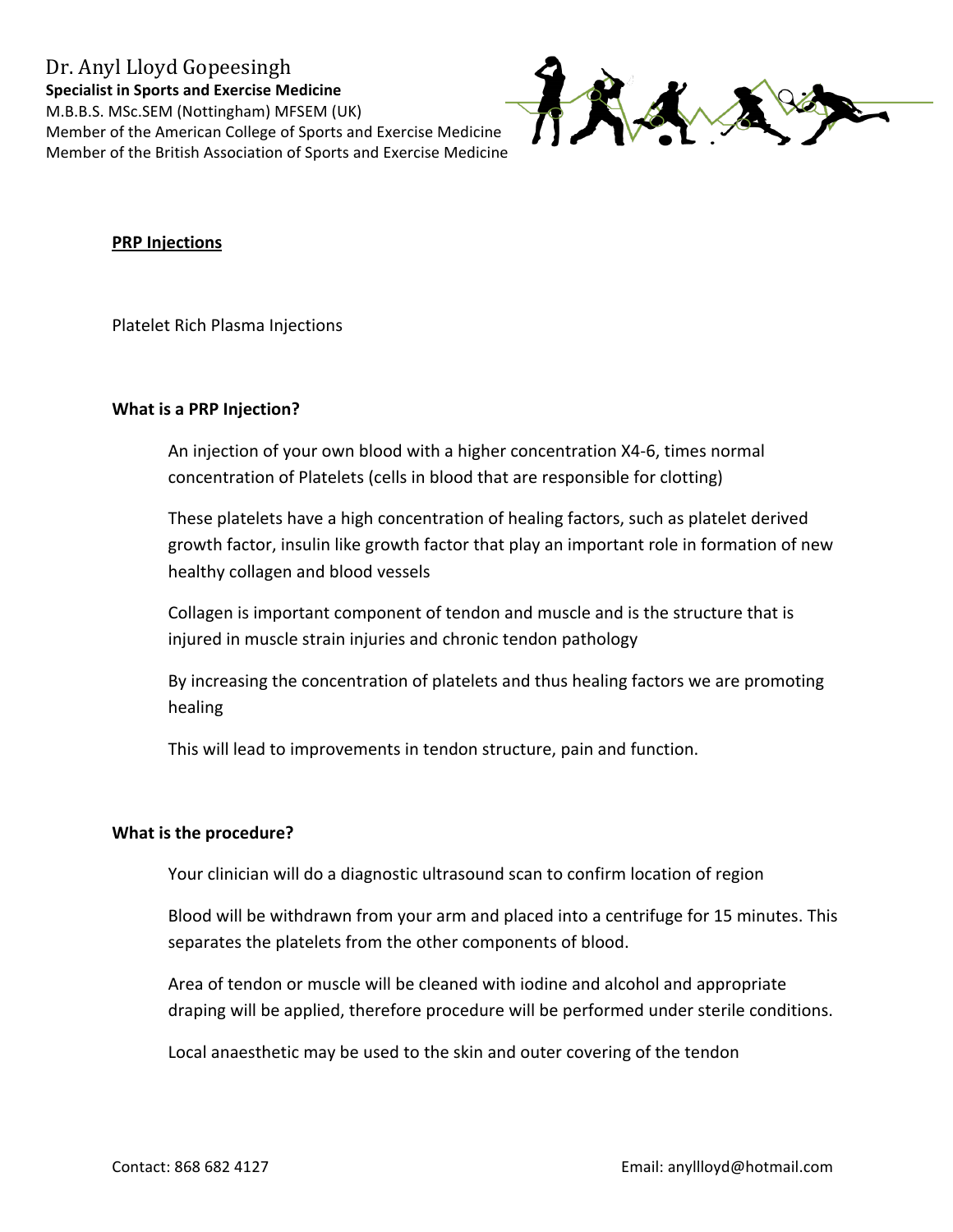# Dr. Anyl Lloyd Gopeesingh **Specialist in Sports and Exercise Medicine** M.B.B.S. MSc.SEM (Nottingham) MFSEM (UK) Member of the American College of Sports and Exercise Medicine Member of the British Association of Sports and Exercise Medicine



The PRP composite will then be injected into the tendon under ultrasound guidance. You are expected to feel some pressure as this is injected into the tendon. You may have to be injected at multiple sites within the tendon depending on your pathology

Post Injection you are expected to lie for ten (10) minutes

You will then be allowed to weight bear and walk normally.

### **Post Injection Protocol**

### First 48 hours

Allow full weight bearing

Allow short walks indoors

### 48 hours to one week

**Stretching exercises** 

Progression to normal walking

### 2 weeks

Begin eccentric program

### 4 weeks

Gradual return to sporting activities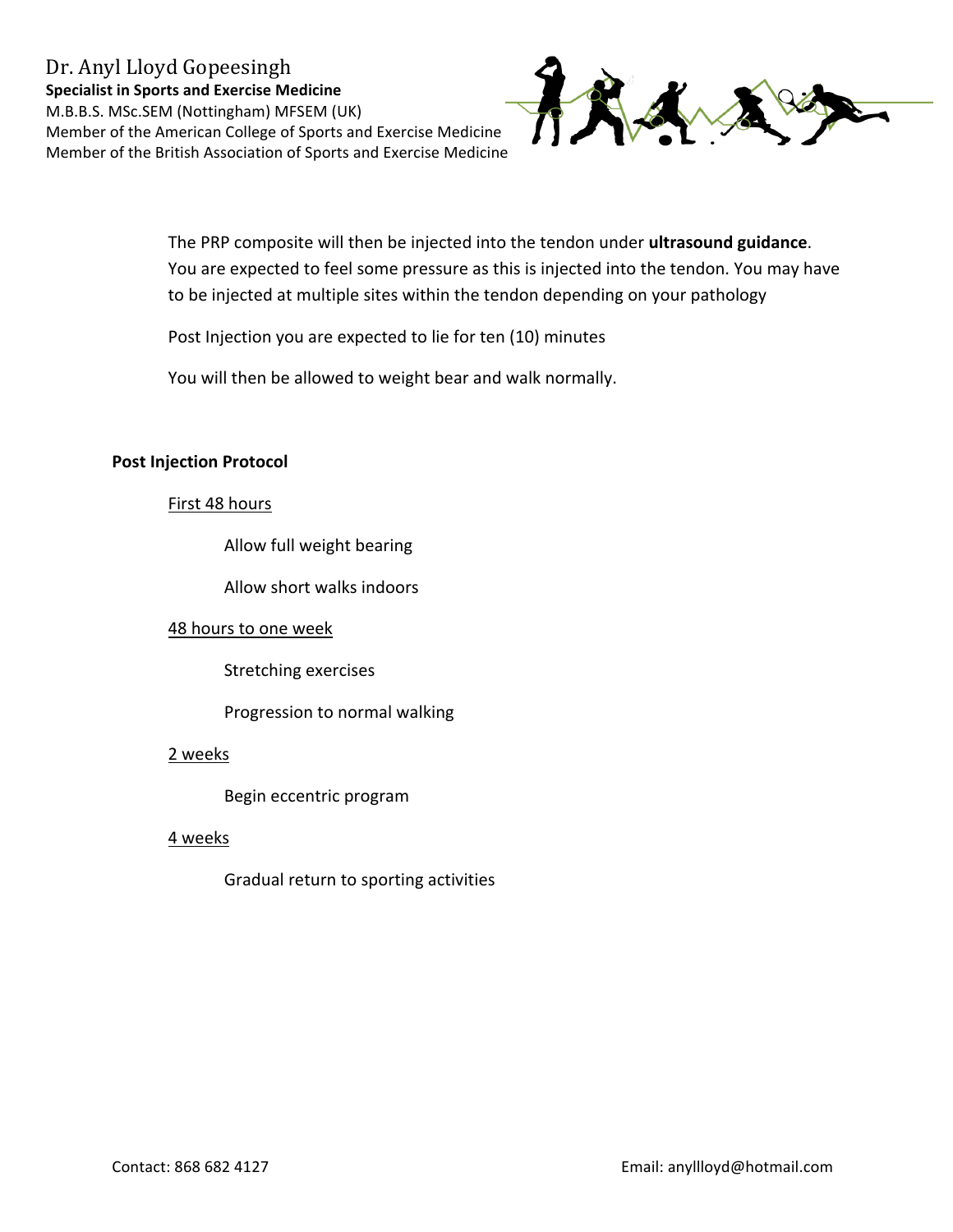# Dr. Anyl Lloyd Gopeesingh **Specialist in Sports and Exercise Medicine** M.B.B.S. MSc.SEM (Nottingham) MFSEM (UK) Member of the American College of Sports and Exercise Medicine Member of the British Association of Sports and Exercise Medicine



## **Benefits of procedure**

Tendon pathology is generally a continuum of abnormal healing



Use of PRP is proposed to stimulate healing of collagen and shift the direction of change from an abnormal tendon i.e. reactive tendinopathy/ tendon disrepair/ degenerative tendinopathy towards normal tendon

This should lead to a reduction in pain and improvement in function

Because this is your own blood there is no risk of allergic reactions, or risk of infection associated with blood transfusion.